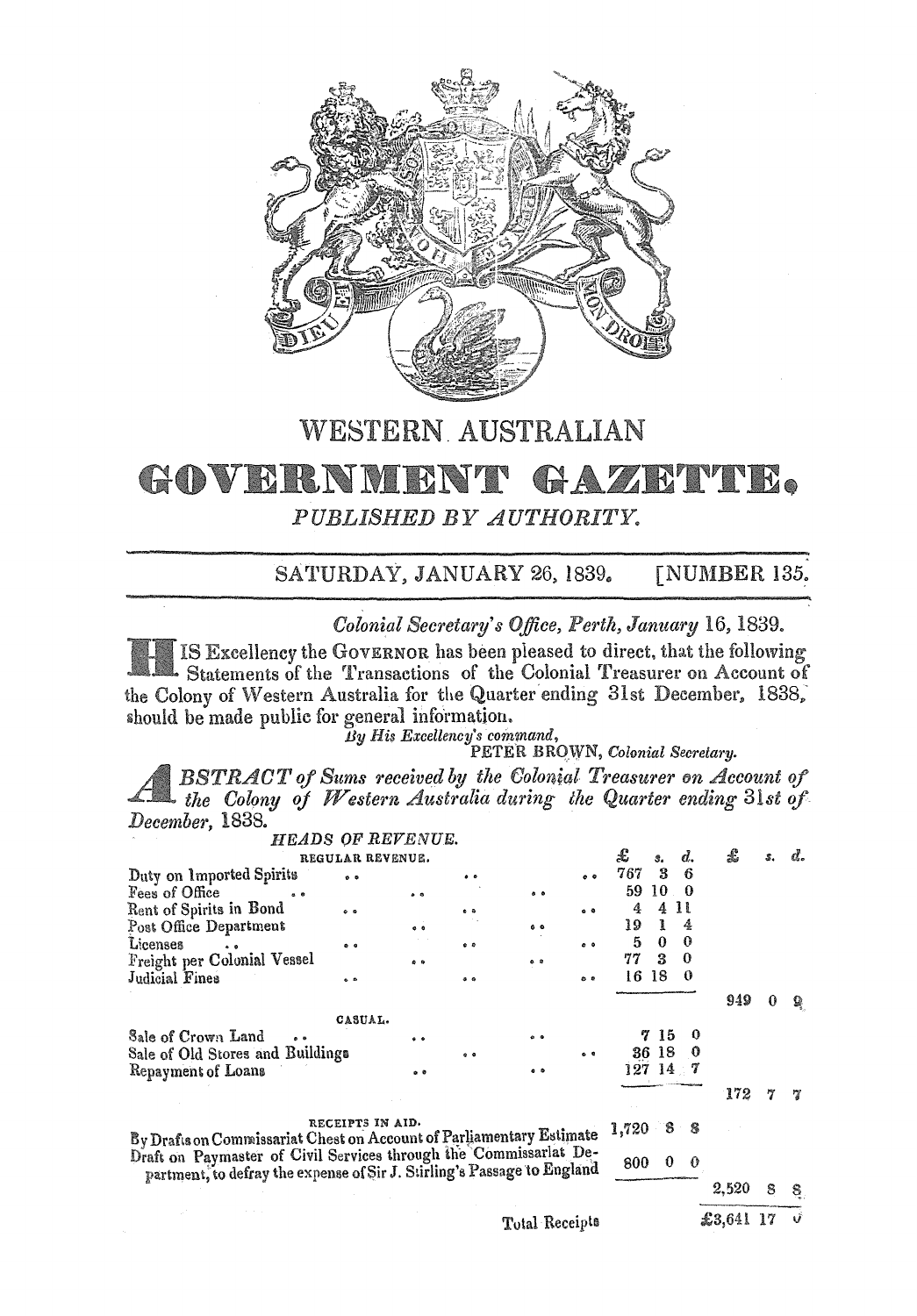## $[224]$

Statement of the Disbursements made by the Colonial Treasurer on Account of the Colony of Western Australia for the Quarter ending  $31st$  of December, 1838.

|                                        | SERVICE.            |                                    |            |                     |            |       |                |    |         |    |          |
|----------------------------------------|---------------------|------------------------------------|------------|---------------------|------------|-------|----------------|----|---------|----|----------|
|                                        | SALARIES.           |                                    |            |                     |            | £     | s.             | d. | £       | â, | d.       |
| Governor's Office                      | o o                 |                                    | . .        |                     |            | 237   | 10             | 0  |         |    |          |
| Colonial Secretary's Office            |                     |                                    |            |                     |            | 156   | 5              | 0  |         |    |          |
| Survey Office                          |                     |                                    |            |                     |            | 150   | 0              | 0  |         |    |          |
| Commissioner of Civil Court            |                     |                                    |            |                     |            | 75    | 0              | 0  |         |    |          |
| Colonial Chaplain                      |                     |                                    |            |                     | . .        | 62    | -10            | 0  |         |    |          |
| Advocate-General                       |                     |                                    |            |                     |            | 75    | 0              | 0  |         |    |          |
| Colonial Surgeon                       |                     |                                    |            |                     |            | 68    | 8              | 9  |         |    |          |
| ${\rm Sheriff}$<br>$\bullet$ $\bullet$ |                     |                                    |            |                     |            | 25    | 0              | O  |         |    |          |
| Clerk of the Peace                     |                     | $^{\circ}$                         |            |                     |            | 25    | 0              | 0  |         |    |          |
| Registrar Clerk                        |                     |                                    |            |                     |            | 25    | 0              | 0  |         |    |          |
| Commandant                             | $\bullet$ $\bullet$ | $^{\circ}$                         |            |                     |            | 46    | 0              | 0  |         |    |          |
| Treasurer                              |                     |                                    |            |                     |            | 11    | 10             | 0  |         |    |          |
| Registrar of Deeds                     |                     | ه ه                                |            |                     |            | 25    | 0              | 0  |         |    |          |
| Collector of Revenue                   | $^{\circ}$          |                                    | ه ه        |                     | . .        | 50    | 0              | 0  |         |    |          |
| Resident, Fremantle                    |                     |                                    |            |                     |            | 25    | 0              | 0  |         |    |          |
| Ditto, Toodyay                         | $^{\circ}$          |                                    | و و        |                     |            | 25    | 0              | 0  |         |    |          |
| Ditto, York                            |                     |                                    |            |                     |            | 25    | 0              | 0  |         |    |          |
| Ditto, Williams                        |                     |                                    |            |                     |            | 25    | 0              | 0  |         |    |          |
| Ditto, Albany                          |                     | $\bullet$ $\bullet$                |            |                     |            | 58    | 6              | 8  |         |    |          |
| Ditto, Augusta                         | e e                 |                                    |            |                     | $^{\circ}$ | 25    | 0              | 0  |         |    |          |
| Harbour Masters                        |                     |                                    |            | $^{\circ}$          |            | 29    | 3              | 4  |         |    |          |
| Schoolmasters                          |                     |                                    |            |                     |            | 24    | 7              | 姜  |         |    |          |
| Civil Engineer                         |                     |                                    |            |                     |            | 50    | 0              | ⇔  |         |    |          |
| Superintendent of Public Works         |                     |                                    |            |                     |            | 8     | 6              | 8  |         |    |          |
| Gaolers                                | e v                 |                                    |            |                     |            | 50    | $\theta$       | 0  |         |    |          |
| Constables                             |                     |                                    |            |                     |            | 26 13 |                | -4 |         |    |          |
|                                        |                     |                                    |            |                     |            |       |                |    |         |    |          |
|                                        |                     |                                    |            | Total Salaries      |            |       |                |    | 1,404   | ı  | ı        |
|                                        | CONTINGENCIES.      |                                    |            |                     |            |       |                |    |         |    |          |
| Surveys and Explorations               |                     | 4 P                                |            |                     |            | 237   | I              | 4  |         |    |          |
| Roads and Bridges                      |                     |                                    |            |                     |            | 64    | 5              | 0  |         |    |          |
| Collection of Revenue                  |                     | $\bullet$ $\bullet$                |            |                     |            | 61    | 8              | 0  |         |    |          |
| Administration of Justice              |                     |                                    |            |                     | a a        | 78    | 12             | 7  |         |    |          |
| Relief to the Destitute                |                     | o a                                |            |                     |            | 14    | -12            | 7  |         |    |          |
| Native Tribes                          |                     |                                    | 电电         |                     |            | 25    | $\mathbf{u}$   | 8  |         |    |          |
| Maintenance of Colonial Vessel         |                     | $^{\circ}$                         |            |                     |            | 456   | -13            | 9  |         |    |          |
| Printing and Stationery                |                     |                                    | $^{\circ}$ |                     |            | 22    | 4              | 6  |         |    |          |
| Lodging Allewance to Colonial Chaplain |                     | $^{\circ}$                         |            |                     |            | 12    | 10             | 0  |         |    |          |
| Post Office Department.                |                     |                                    |            |                     |            | 45    | J 5            | 0  |         |    |          |
| Mounted Police                         |                     |                                    |            |                     |            | 21    | $\frac{17}{2}$ | 6  |         |    |          |
| Public Offices                         | $\bullet$           |                                    |            |                     |            | 145   | $\bf{0}$       | 0  |         |    |          |
| Rent of Survey Office                  |                     |                                    |            |                     |            | 17    | 10             | 0  |         |    |          |
| Miscellaneous Services as under.       |                     |                                    |            |                     |            |       |                |    |         |    |          |
| Additional Pay to Clerks, &c.          |                     |                                    |            |                     |            | 33    | -15            | 0  |         |    |          |
| Allowance to Resident, Upper Swan      |                     |                                    |            |                     |            | 25    | 0              | O  |         |    |          |
| Repairs to Public Buildings            |                     |                                    |            |                     |            | 22    | 3              | Ü  |         |    |          |
| Making up Returns.                     |                     |                                    |            |                     |            | 4     | Ħ              | 6  |         |    |          |
| Fire-Wood                              |                     |                                    |            |                     |            |       | 5              | 6  |         |    |          |
| Painting and Glazing Public Buildings  |                     |                                    |            |                     |            | 4     | -17            | 6  |         |    |          |
| Cleaning Court-House, Albany           |                     |                                    |            |                     |            | I     | 16             | v  |         |    |          |
| Medical Attendance                     |                     |                                    |            |                     |            | 5     | 0.             | 0  |         |    |          |
| Horse Hire                             |                     |                                    |            |                     |            | 0.    | -12            | 0  |         |    |          |
| Sending a Boat to the Northward        |                     |                                    |            |                     |            |       | 12 10          | 0  |         |    |          |
| Boat Hire, Albany                      |                     |                                    |            |                     |            | 1     | 14             | 0  |         |    |          |
| Petty Contingencies                    |                     |                                    |            |                     |            | 5     | -16            | 6  |         |    |          |
|                                        |                     |                                    |            | Total Contingencies |            |       |                |    |         |    |          |
|                                        |                     |                                    |            |                     |            |       |                |    | 1,322   | 2  | Ħ        |
|                                        |                     | Sir James Stirling's Parsage Money |            |                     |            |       |                |    | $800 -$ | θ  | $\theta$ |
|                                        |                     |                                    |            | Total Expenditure   |            |       |                |    | 2,3,526 | 4  | 0        |
|                                        |                     |                                    |            |                     |            |       |                |    |         |    |          |